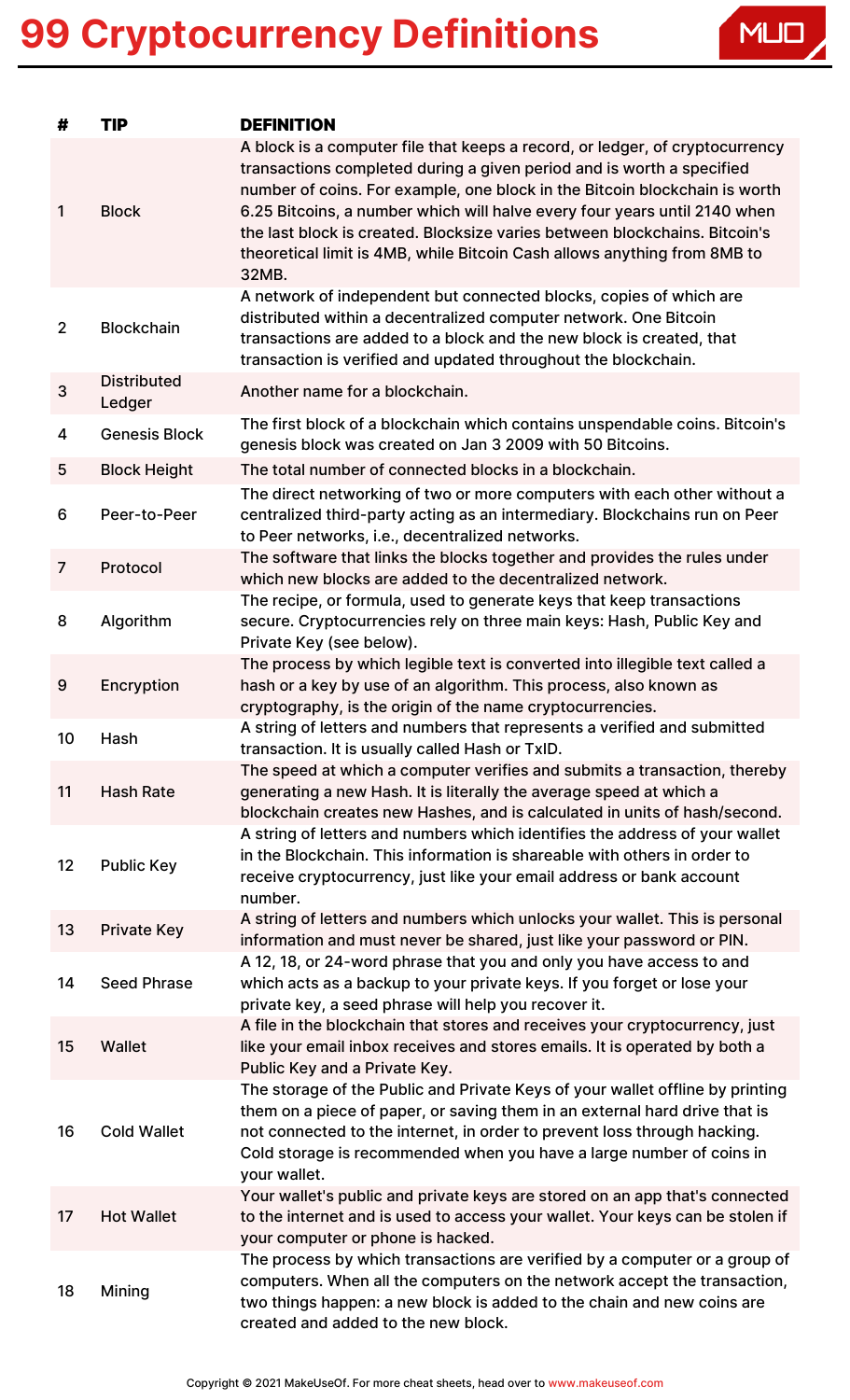| 19 | <b>Consensus</b>                   | The algorithm by which transactions are verified and submitted. The main<br>types of consensus algorithms are Proof of Work (PoW), Proof of Authority<br>(PoA) and Proof of Stake (PoS).                                                                                                             |
|----|------------------------------------|------------------------------------------------------------------------------------------------------------------------------------------------------------------------------------------------------------------------------------------------------------------------------------------------------|
| 20 | Mempool                            | A collection of verified and submitted transactions that are waiting to be<br>confirmed by all computers in the Bitcoin network; a "waiting area" for valid<br>blocks. A high mempool size indicates congestion; a traffic jam of blocks<br>waiting to be added to the blockchain.                   |
| 21 | Proof of Work<br>(PoW)             | An algorithm that enables multiple computers in a blockchain to compete to<br>mine blocks. The first computer to mine a block must prove that it has used<br>a certain amount of energy to do so before the new block is accepted by all<br>the other computers in the blockchain.                   |
| 22 | Proof of<br><b>Authority (PoA)</b> | An algorithm that gives a trusted computer or a specific group of trusted<br>computers the authority to mine blocks. This is a much faster method than<br>PoW.                                                                                                                                       |
| 23 | <b>Proof of Stake</b><br>(PoS)     | An algorithm that allows a computer to mine blocks in proportion to how<br>many coins it holds. For instance, a computer that owns 2% of the coins<br>available can mine a maximum of 2% of all blocks.                                                                                              |
| 24 | <b>Proof of Activity</b><br>(PoA)  | An algorithm that uses both Proof of Work (PoW) and Proof of Stake (PoS)<br>to verify transactions. The system starts with PoW and then switches to<br>PoS after a block is successfully added.                                                                                                      |
| 25 | Proof of Burn<br>(PoB)             | An algorithm that allows computers to mine blocks based on how many<br>coins they "burn". Coins are burned by sending them to an unspendable<br>address. The more coins burned, the more chances to mine.                                                                                            |
| 26 | Non-Fungible<br><b>Token</b>       | A file that is stored within a block and which cannot be copied or replaced,<br>meaning each NFT is as unique as a fingerprint. This is why NFTs are<br>attached to digital assets, such as a JPEG picture or a digital painting, to<br>prove ownership of the asset or provide access to the asset. |
| 27 | <b>Fiat Currency</b>               | Currency that is created by a government and circulated via banks. In<br>contrast, cryptocurrencies are invented within computers and are<br>circulated via a peer-to-peer network, i.e., a blockchain.                                                                                              |
| 28 | <b>Node</b>                        | A computer that is part of a blockchain. A blockchain is therefore a network<br>of nodes.                                                                                                                                                                                                            |
| 29 | Faucet                             | A reward system on a website or app that offers free cryptocurrency for<br>signing up or completing certain tasks. Some of these offers (not all) are<br>scams and one must be careful before they sign up or share any data.                                                                        |
| 30 | Whale                              | People or entities that hold a huge number of coins of a particular<br>cryptocurrency. In Bitcoin, the minimum number of coins needed to qualify<br>as a Whale is 1,000. Smaller holders are called a Dolphin or a Fish.                                                                             |
| 31 | Nonce                              | A random number that is generated and used only once to verify new<br>blocks. When a block is submitted, a nonce is attached to it to confirm that<br>it is indeed a new block and not an old block being re-submitted to the<br>chain.                                                              |
| 32 | <b>Smart Contracts</b>             | Pieces of code that live within the blockchain whose purpose is to execute<br>on a logic that the developer has programmed. When certain information is<br>submitted to the blockchain, the code does what it is programmed to do;<br>for example, make a payout.                                    |
| 33 | <b>Solidity</b>                    | The programming language used to create Ethereum-based smart<br>contracts.                                                                                                                                                                                                                           |
| 34 | Oracle                             | A piece of code that takes data from multiple sources both inside and<br>outside the blockchain, then verifies, analyses and feeds the results into a<br>smart contract for further action. Smart contracts rely on data from oracles<br>to perform actions.                                         |
| 35 | <b>Token</b>                       | A type of cryptocurrency that represents an asset, or has a specific use<br>with a blockchain ecosystem. Some tokens are used for governance,<br>allowing holders to vote on changes to the blockchain.                                                                                              |
| 36 | <b>Chain Linking</b>               | The process of linking two different Blockchains, for example Bitcoin and<br>Ethereum, so that crypto coins can be transferred between them. For a<br>successful transfer, the transaction must be recorded and verified in both<br>blockchains at the same time.                                    |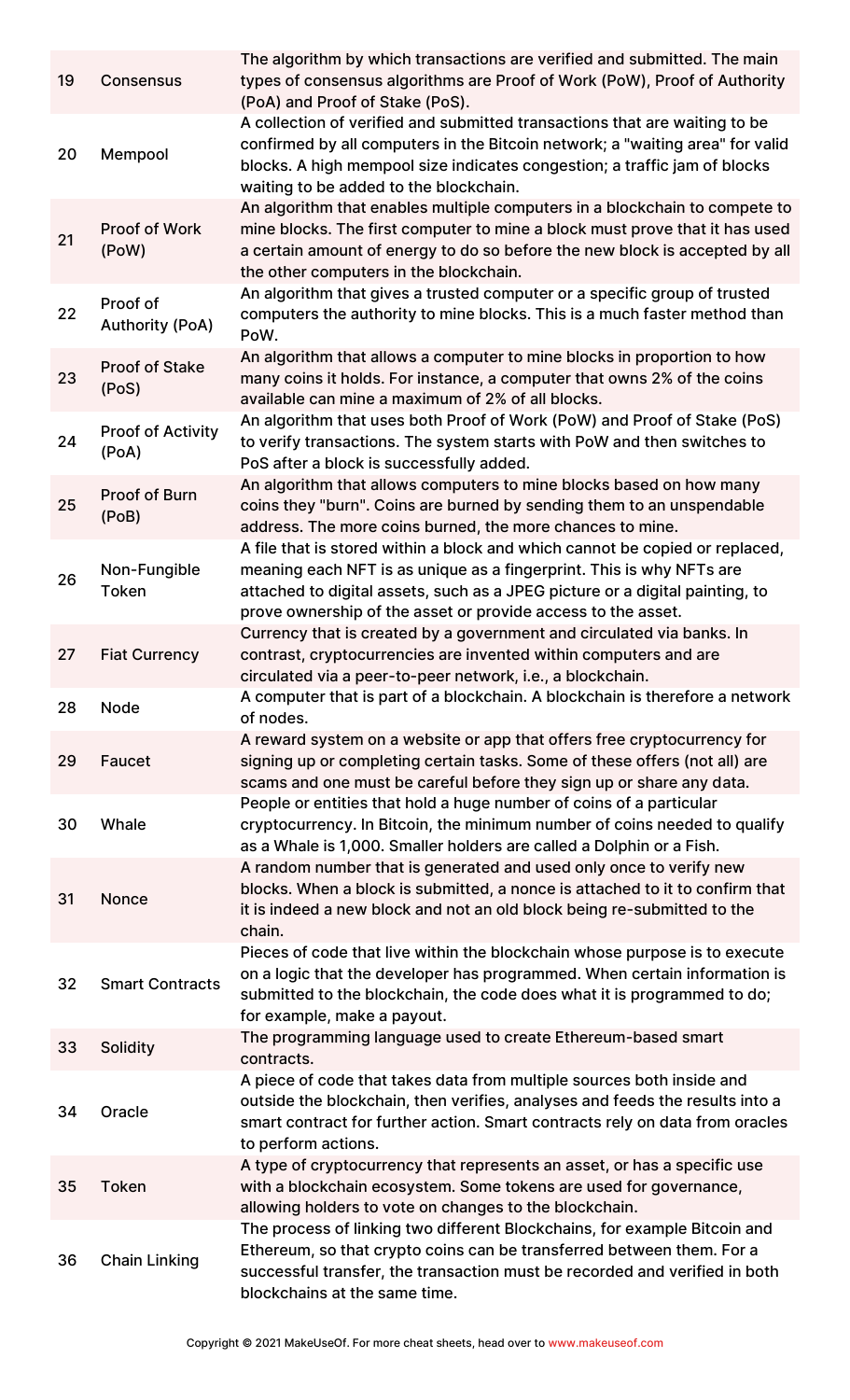| 37 | <b>Block Explorer</b>                                           | A search engine that enables you to participate in blockchain transactions<br>and provides access to data in blockchains. Examples include<br>blockchain.com, blockstream.info, blockexplorer.com, blockcypher.com<br>and btc.com.                                                                                                                                                        |
|----|-----------------------------------------------------------------|-------------------------------------------------------------------------------------------------------------------------------------------------------------------------------------------------------------------------------------------------------------------------------------------------------------------------------------------------------------------------------------------|
| 38 | Application-<br><b>Specific</b><br>Integrated<br>Circuit (ASIC) | A specialized circuit designed for computers that mine a specific type of<br>cryptocurrency only and perform no other function. A Bitcoin ASIC circuit<br>can only mine Bitcoin and not Ethereum.                                                                                                                                                                                         |
| 39 | <b>Altcoins</b>                                                 | Because Bitcoin was the first cryptocurrency, any cryptocurrency that is<br>not Bitcoin (like Ethereum, Litecoin and Cardano) is called an altcoin. There<br>are thousands of altcoins; some legitimate, while others are used as<br>conduits of financial crime.                                                                                                                         |
| 40 | Decentralized<br>Finance (DeFi)                                 | A financial service that is based on blockchains and relies on smart<br>contracts to facilitate access to financial and banking services. Because<br>DeFis are automated, they provide everyone with access to services that<br>were previously exclusionary.                                                                                                                             |
| 41 | Exchange                                                        | A website that enables you to exchange cryptocurrency for fiat currencies<br>like dollars or euros, exchange fiat currency for cryptocurrency, or trade<br>one cryptocurrency for another.                                                                                                                                                                                                |
| 42 | <b>Bitcoin</b>                                                  | The first cryptocurrency. Launched in 2009, it was the first-ever crypto<br>coin and remains the most valuable and largest cryptocurrency.                                                                                                                                                                                                                                                |
| 43 | <b>SATS</b>                                                     | The smallest unit of Bitcoin, equivalent to 0.00000001 BTC. SATS, also<br>known as Satoshi's, refer to Satoshi Nakamoto, the alleged creator of<br>bitcoin.                                                                                                                                                                                                                               |
| 44 | Ethereum                                                        | Ethereum is a blockchain based on its own coin called Ether. Unlike the<br>Bitcoin blockchain, Ethereum allows decentralized applications to be built<br>onto it, which enables Ethereum to go beyond mining and offer other<br>functions such as decentralized financial services, games and all kinds of<br>decentralized apps.                                                         |
| 45 | Ether (ETH)                                                     | The native cryptocurrency of the Ethereum network. However, Ethereum<br>accepts other cryptocurrencies, including Bitcoin.                                                                                                                                                                                                                                                                |
| 46 | Gwei                                                            | The smallest unit of an Ether. 1 gwei is equal to 0.000000001 ETH (10-9<br>ETH). Accordingly, 1 ETH is equivalent to 1 billion gwei.                                                                                                                                                                                                                                                      |
| 47 | Gas                                                             | The fee a miner earns for verifying and submitting transactions on the<br>Ethereum network. Requiring Gas for every transaction prevents hackers<br>from clogging Ethereum with invalid transactions.                                                                                                                                                                                     |
| 48 | dApps<br>(Decentralized<br>Apps)                                | Apps or programs that run on a blockchain and outside of the control of a<br>central authority. For example, if Twitter was a dApp, once a message is<br>posted, no one could delete it, including Twitter.                                                                                                                                                                               |
| 49 | Unspent<br><b>Transaction</b><br>Output (UTXO)<br>Model         | A payment system where a transaction involves two separate actions; the<br>first action sends the required number of coins to the recipient and the<br>second action sends the remaining coins, known as unspent balance, to a<br>different address in the sender's wallet. The total number of coins in the<br>wallet is calculated by adding up all the unspent balances in the wallet. |
| 50 | Account/Balance<br>Model                                        | A payment system where a transaction involves two simultaneous actions;<br>the balance in the owner's wallet is reduced by the exact number of coins<br>sent out and the balance in the recipient's wallet is increased by coins<br>received; there is no list of unspent balances, just an overall balance. This<br>model is used in Ethereum while the UTXO model is used on Bitcoin.   |
| 51 | Fork                                                            | A split that occurs when the blockchain's algorithm is updated. If there is<br>disagreement amongst the different computers (miners) on whether to<br>accept a new algorithm, one group updates to the new algorithms while<br>another group continues to use the old, resulting in two different<br>blockchains with a common origin.                                                    |
| 52 | <b>Hard Fork</b>                                                | A permanent update to the blockchain. Computers running the previous<br>version of the blockchain are kicked out of the updated blockchain.                                                                                                                                                                                                                                               |
| 53 | <b>Soft Fork</b>                                                | A permanent change to the protocol that requires computers to update<br>their software. Those that fail to update remain in the blockchain, but they<br>cannot submit new blocks.                                                                                                                                                                                                         |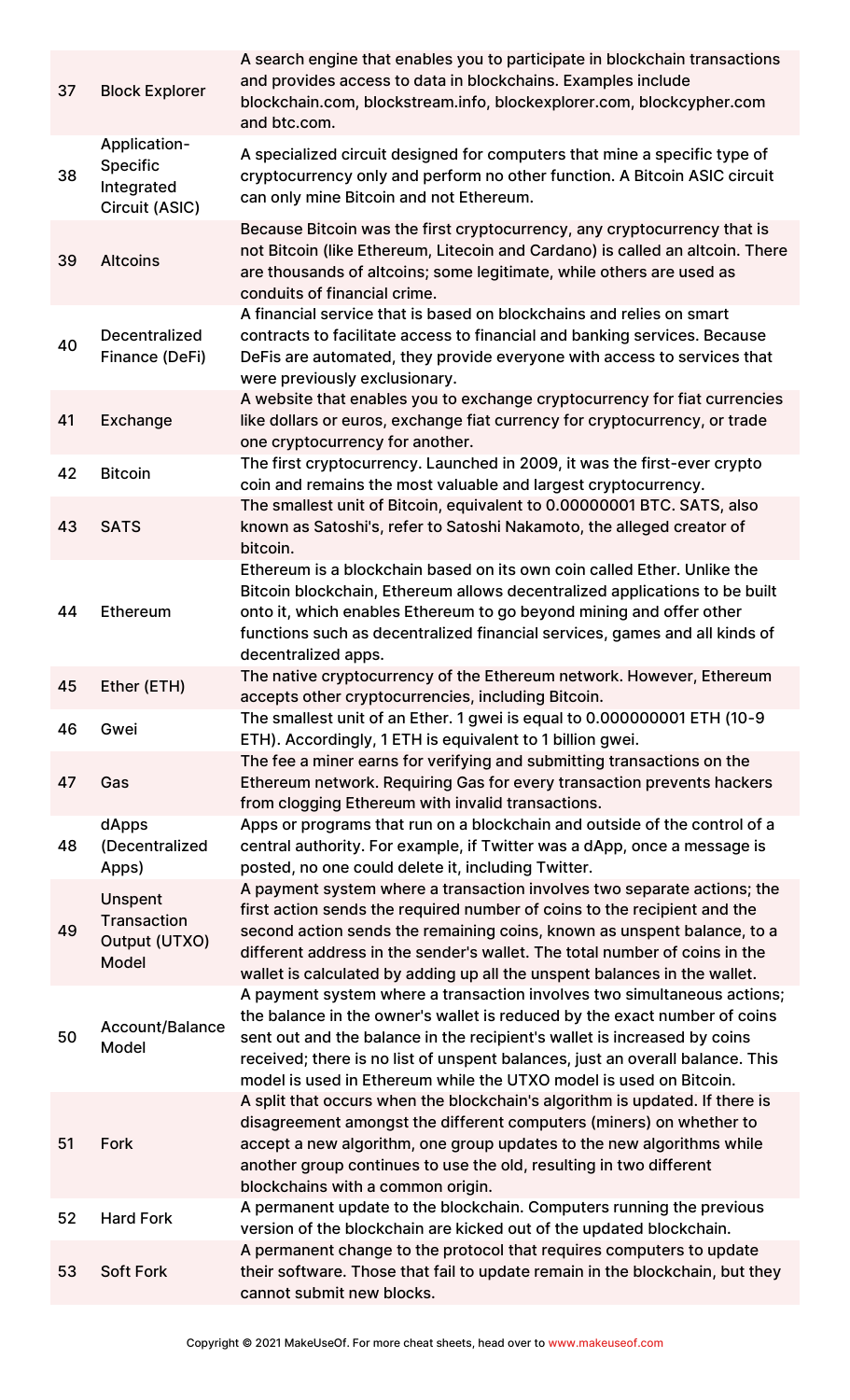| 54 | <b>Market</b><br>Capitalization          | The total value of a cryptocurrency is calculated by multiplying the number<br>of coins in circulation by the current market price of a single coin. This<br>number can run into the hundreds of billion or trillions of dollars.                                                                                      |
|----|------------------------------------------|------------------------------------------------------------------------------------------------------------------------------------------------------------------------------------------------------------------------------------------------------------------------------------------------------------------------|
| 55 | <b>The Flippening</b>                    | The expected date when Ethereum overtakes Bitcoin in terms of market<br>capitalization.                                                                                                                                                                                                                                |
| 56 | Exchange                                 | A website or app, for example Binance, that allows you to open an account<br>and buy cryptocurrencies using bitcoins, altcoins, or fiat currencies like<br>dollars or Euros. Funds are sent to your account via the usual methods,<br>e.g., PayPal or wire transfer.                                                   |
| 57 | Arbitrage                                | Buying cryptocurrency on one exchange and selling it for a higher price on<br>another exchange.                                                                                                                                                                                                                        |
| 58 | Stablecoin                               | A cryptocurrency whose value is attached to the value of a fiat currency, a<br>commodity like Gold or whose supply is controlled by an algorithm, thus<br>ensuring the value of the currency remains stable. The best known<br>stablecoin is Tether, the value of which is equivalent to approximately 1 US<br>dollar. |
| 59 | Memecoin                                 | A cryptocurrency based on a joke. Memecoins have no real-world utility<br>and have value only because they are considered funny by many who buy<br>them for this reason. The best known is Dogecoin.                                                                                                                   |
| 60 | <b>Dollar Cost</b><br>Averaging (DCA)    | The practice of buying a fixed amount of cryptocurrency on a weekly,<br>monthly or annual basis regardless of price fluctuations. This removes<br>emotions from the investment process and maintains consistency and<br>benefits from price falls.                                                                     |
| 61 | <b>Casascius Coin</b>                    | Actual metal bitcoins created by Bitcoin user Casascius (Mike Caldwell)<br>which are embedded with a piece of paper that contains the private key for<br>a specific number of Bitcoin. A total of 27,673 Casascius coins were<br>minted, worth a total 59,383.9 BTC.                                                   |
| 62 | <b>Coin Mixer</b>                        | A software that makes bitcoin transactions anonymous and untraceable. It<br>achieves this by taking one transaction, mixing it up with others, and then<br>sending it back to the owner on a different address and in different<br>amounts.                                                                            |
| 63 | <b>Initial Coin</b><br>Offering (ICO)    | The offering of a new cryptocurrency to people in return for fiat currency,<br>bitcoins, or altcoins. Participants of the ICO hope that the new crypto they<br>have acquired will become widely used and raise its value.                                                                                              |
| 64 | Anti-Money<br>Laundering<br>(AML)        | Policies and legislation to protect against money laundering.                                                                                                                                                                                                                                                          |
| 65 | Know your<br>Customer (KYC)              | The procedures used to verify the identity of a crypto user and link it to<br>their wallet.                                                                                                                                                                                                                            |
| 66 | <b>Double Spend</b>                      | An attempt to send the same payment of cryptocurrency to two different<br>wallets.                                                                                                                                                                                                                                     |
| 67 | <b>Escrow</b>                            | A third party within a blockchain, like BitPay, that holds cryptocurrency<br>safely until the seller receives payment before they are released to the<br>buyer.                                                                                                                                                        |
| 68 | <b>HODL</b>                              | A famous misspelling of "hold," this means holding on to your cryptoassets<br>when the market is down until prices come back up.                                                                                                                                                                                       |
| 69 | FOMO (Fear of<br><b>Missing Out)</b>     | Selling other assets to buy into a cryptocurrency whose value is rising.                                                                                                                                                                                                                                               |
| 70 | FUD (Fear,<br>Uncertainty, and<br>Doubt) | FUD is usually existent in those outside the crypto community.                                                                                                                                                                                                                                                         |
| 71 | Rekt                                     | Borrowed form wrecked, meaning suffering devastating losses                                                                                                                                                                                                                                                            |
| 72 | <b>Bull Market</b>                       | An extended period during which the price of a cryptocurrency is rising                                                                                                                                                                                                                                                |
| 73 | Mooning                                  | A cryptocurrency whose price is skyrocketing—going to the moon due to a<br>long bull market run                                                                                                                                                                                                                        |
| 74 | Pump and Dump                            | The practice of buying a cryptocurrency in large numbers to drive up its<br>price and encourage others to invest, then selling all of it when the price<br>rises and there is a profit to be made.                                                                                                                     |